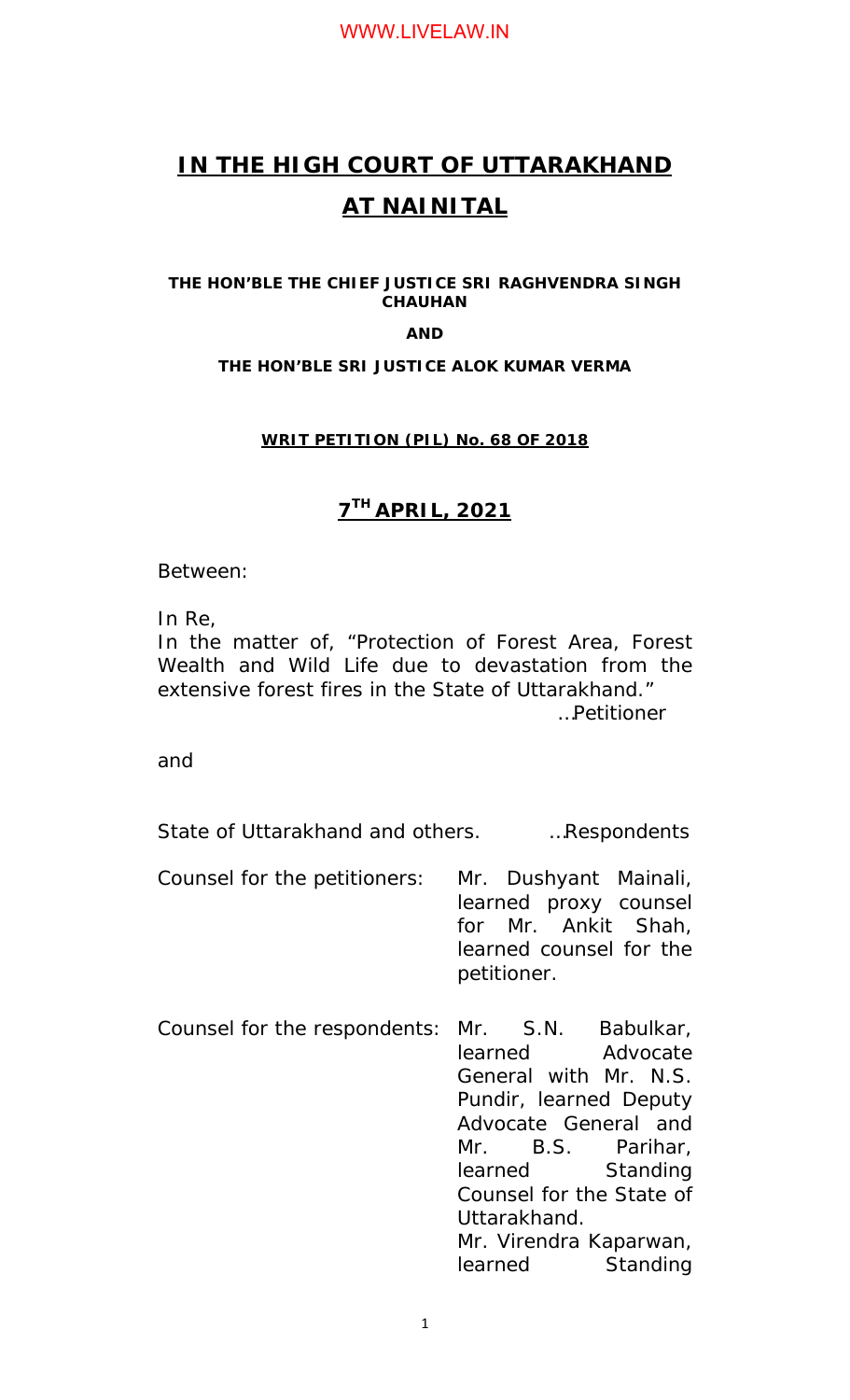Counsel for the Union of India / respondent no. 1.

#### **The Court made the following:**

**ORDER :** (**per Hon'ble The Chief Justice Sri Raghvendra Singh Chauhan)** 

In pursuance of the order dated 06.04.2021, Mr. Rajiv Bhartari, the Principal Chief Conservator of Forests, Department of Forest, is present before this Court through video-conference.

2. He informs this Court that annually from March till June, the State is prone to forest fires. So far, 52 incidents have occurred ranging from District Nainital to District Champawat to District Udham Singh Nagar. Between October, 2020 till March, 2021, there have been about 852 incidents of forest fires, which have adversely affected 1012 hectares of land.

3. According to him, there is a three-pronged strategy, which is utilized for dealing with forest fires: firstly, preventive, such as clearing fire lines; secondly, detection; and thirdly, control of the fire, once it begins to rage through the forest. In order to deal with the raging fire, the Department has fire-rakes, fire-beaters, and it uses a technique called "counterfire".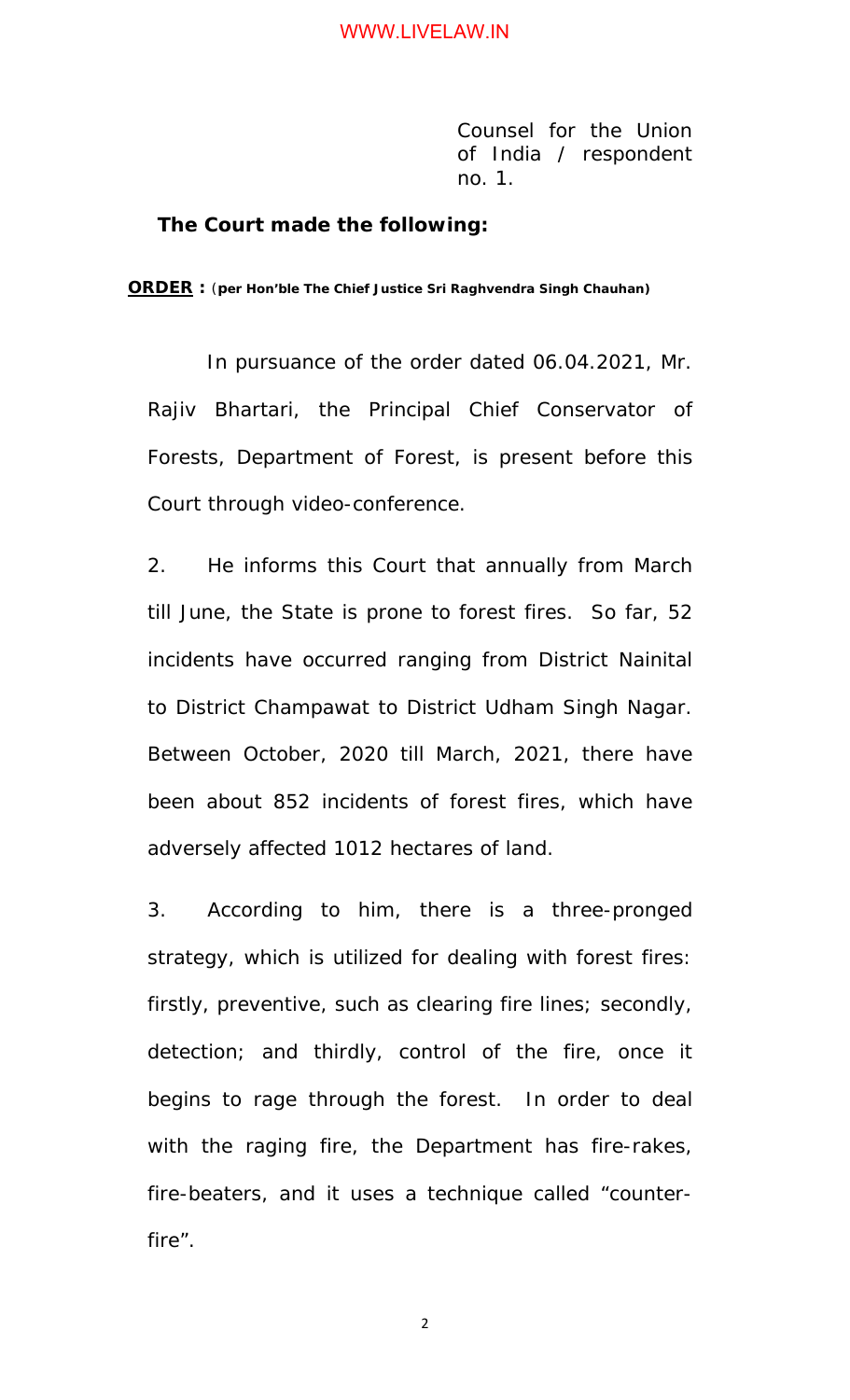4. However, according to him, the Forest Department has a large number of vacancies. The sanctioned strength of Forest Guards is 3650, out of which there is a vacancy of 2098. Thus, there is a vacancy of 65% of the staff. Similarly, there is 82% vacancies in the cadre of Assistant Conservators of Forest. Likewise, on the post of Rangers, the sanctioned strength is 308, and the working strength is 237.

5. According to Mr. Bhartari, the area of the State, which is covered by pine forest, is most prone to forest fire. For, firstly, nothing grows under a pine tree. Secondly, a pine tree sheds its needle thrice in a year, which tend to accumulate under the trees. Due to either human actions, or due to high temperature the fallen pine needles catch fire. Thereby, igniting forest-fires.

6. According to Mr. Bhartari, in case the forestfire goes out of control, the State tends to contact the National Disaster Response Force; the State also puts into action the State Disaster Response Force.

7. Taking example of Almora district, Mr. Bhartari submits that there are about seven crew stations, and each crew station consists of four to six personnel.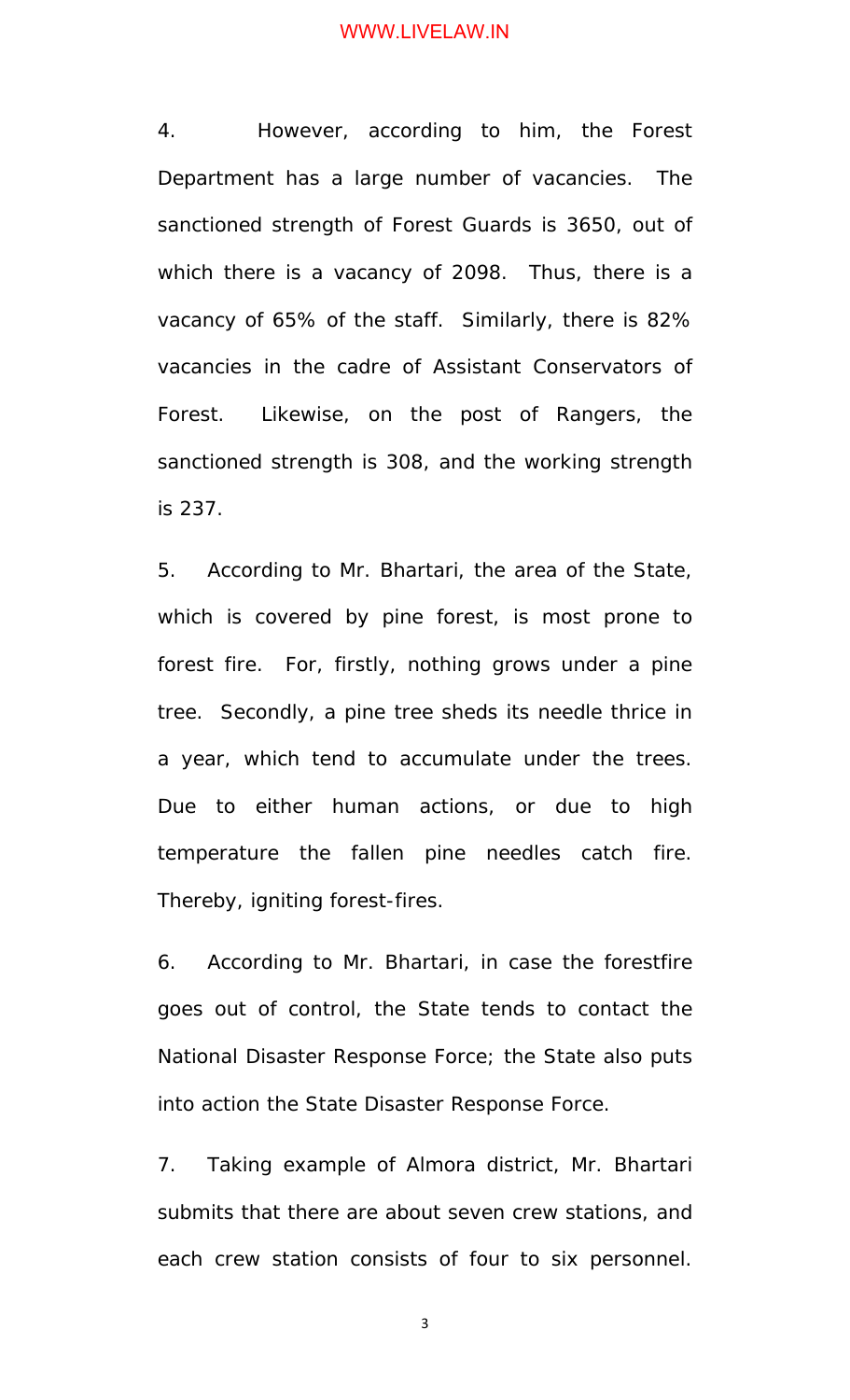There are 190 fire-watchers; and in order to cover 600 sq. kilometers, two fire-watch towers have been constructed.

8. According to Mr. Bhartari, in 2016, the Forest Department had formulated a "Crisis Management Plan". Despite, the best efforts of the Forest Department to implement the same, due to shortage of funds and due to shortage of staff, the Forest Department is not in a position to implement the plan in *toto*. Lastly, Mr. Bhartari, submits that although presently, the forest fire raging in District of Nainital, Champawat, and Udham Singh Nagar is out of control, but the Department hopes to control the fire within a period of two weeks. But simultaneously, he submits that since most of the forest fires are ignited by people, the possibility of fresh forest fire incidents occurring either in the Kumaun area, or in the Garhwal area, cannot be ruled-out.

9. Mr. Dushyant Mainali, the learned proxy counsel for Mr. Ankit Shah, the learned counsel for the petitioner, submits that in Writ Petition (PIL) No. 54 of 2016, In the matter of the Protection of Forests, Environment, Ecology, Wild Life etc. from the Forest Fire vs. Union of India and others, by judgment dated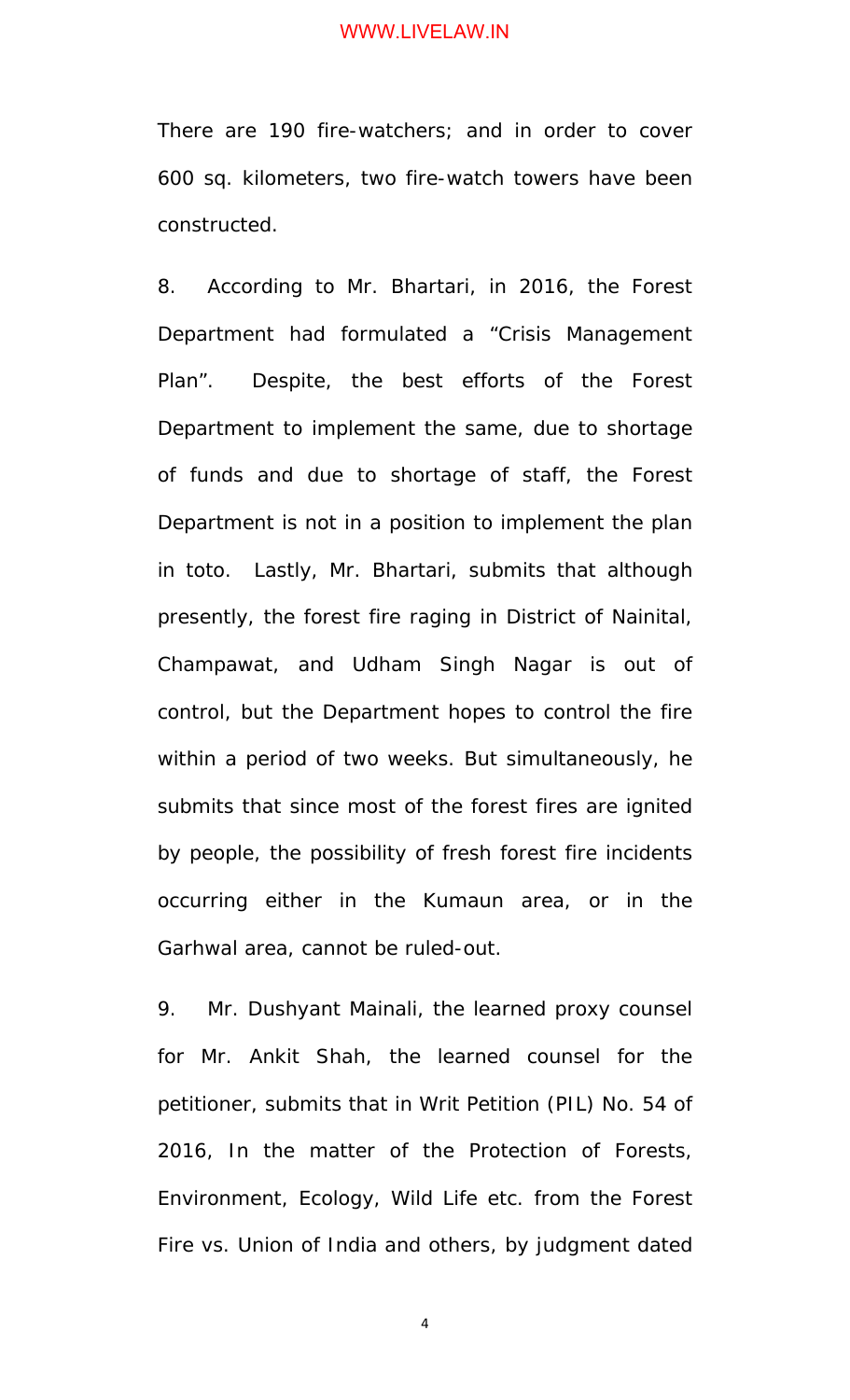19.12.2016, this Court had issued a large number of guidelines. However, in SLP No. 8633 of 2017, by order dated 27.03.2017, the said guidelines have been stayed by the Hon'ble Supreme Court.

10. The learned counsel further submits that despite the stay granted by the Hon'ble Supreme Court against the said judgment, in the case of Rajiv Dutta vs. Union of India and others [Original Application No. 216 of 2016 (M.A. No. 397 of 2017)], the National Green Tribunal has dealt with the phenomena of forest fires in the State of Uttarakhand. In its judgment dated 03.08.2017, the learned Tribunal has also issued a large number of guidelines. Since the said judgment has not been stayed by the Hon'ble Supreme Court, the learned counsel submits that the guidelines, so issued by the learned Tribunal, necessarily must be complied with by the State. However, the State has singularly failed to comply with these guidelines. Therefore, he prays that this Court should direct the Forest Department and other competent authorities of the State to implement the directions issued by the learned Tribunal.

11. Mr. Akhil Kumar Shah, the learned counsel, further submits that while dealing with forest fires,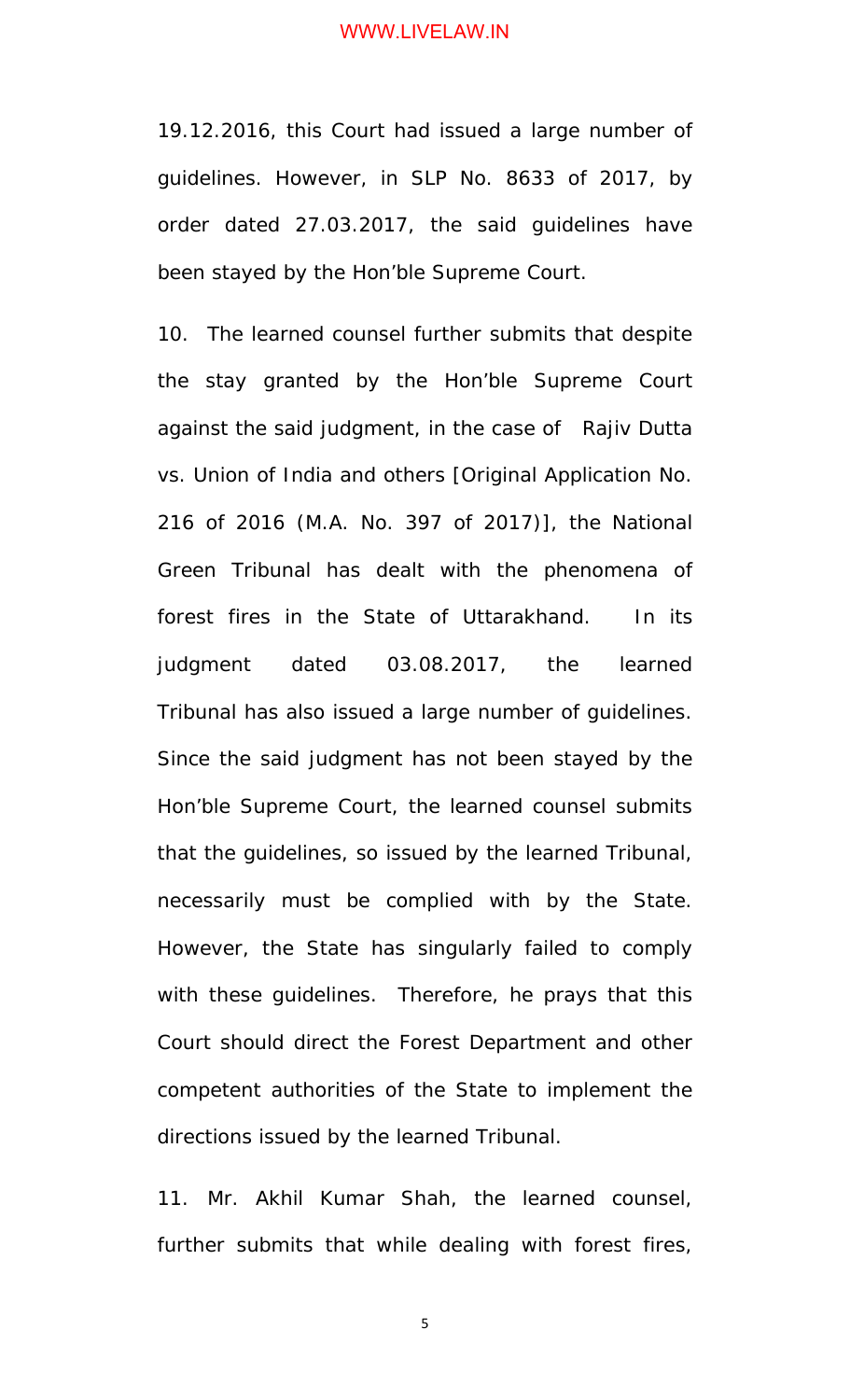which rage through the mountains of the State, perhaps the State should also consider the possibility of creating artificial rain so as to douse the forest fires. Moreover, since the occurrence of forest fires is an annual feature, perhaps the State should also consider equipping the State Disaster Response Force with sufficient equipment, including aerial equipment for dealing with the forest fires.

12. It is, indeed, trite to state that forest fires have numerous adverse effects: firstly, on the greencoverage of the State; secondly, on the wildlife; thirdly, on the human population; fourthly, on the environment itself.

13. Admittedly, 67% of the land in the State is covered by forest. There are large forests of Pine Trees. Undoubtedly, forest fires are annual features which occur between March and June. Thus, it is it is imperative that the State should not just have a Crisis Management Plan, but most importantly should ensure that the plan is implemented in *toto*. Therefore, it is essential for the State to develop multi-pronged strategies to tackle this annual menace.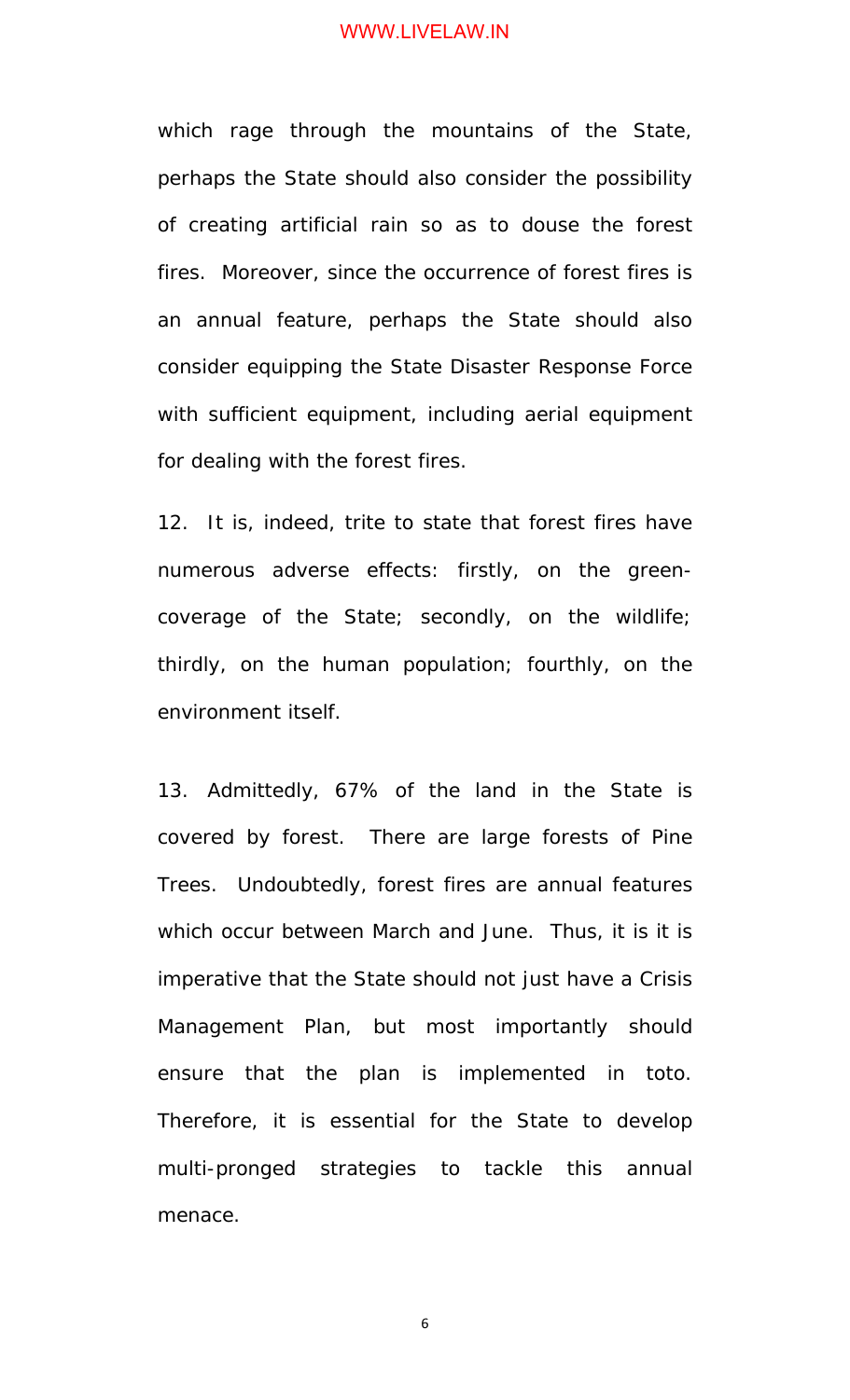14. Therefore, this Court directs the State as under:-

(1) The State should ensure that sufficient fund is given to the Forest Department so that the vacancies can be filled up. Therefore, the State, especially the Forest Department, should ensure that sixty-five percent vacancies in the cadre of Forest Guard are eliminated, and all the vacancies are filled-up within a period of six months. Moreover, the eighty-two percent vacancies that exist in the cadre of Assistant Conservator of Forest should equally be filled-up as expeditiously as possible, preferably within a period of six months. Likewise, the vacancies existing in the cadre of Ranger should be filledup as expeditiously as possible, preferably within a period of six months. Moreover, the Forest Department should have the necessary equipments and the physical infrastructure. For, until and unless sufficient manpower and physical infrastructure are not provided to the Forest Department, it will be extremely difficult, if not impossible, for the Forest Department, to carry out its functions.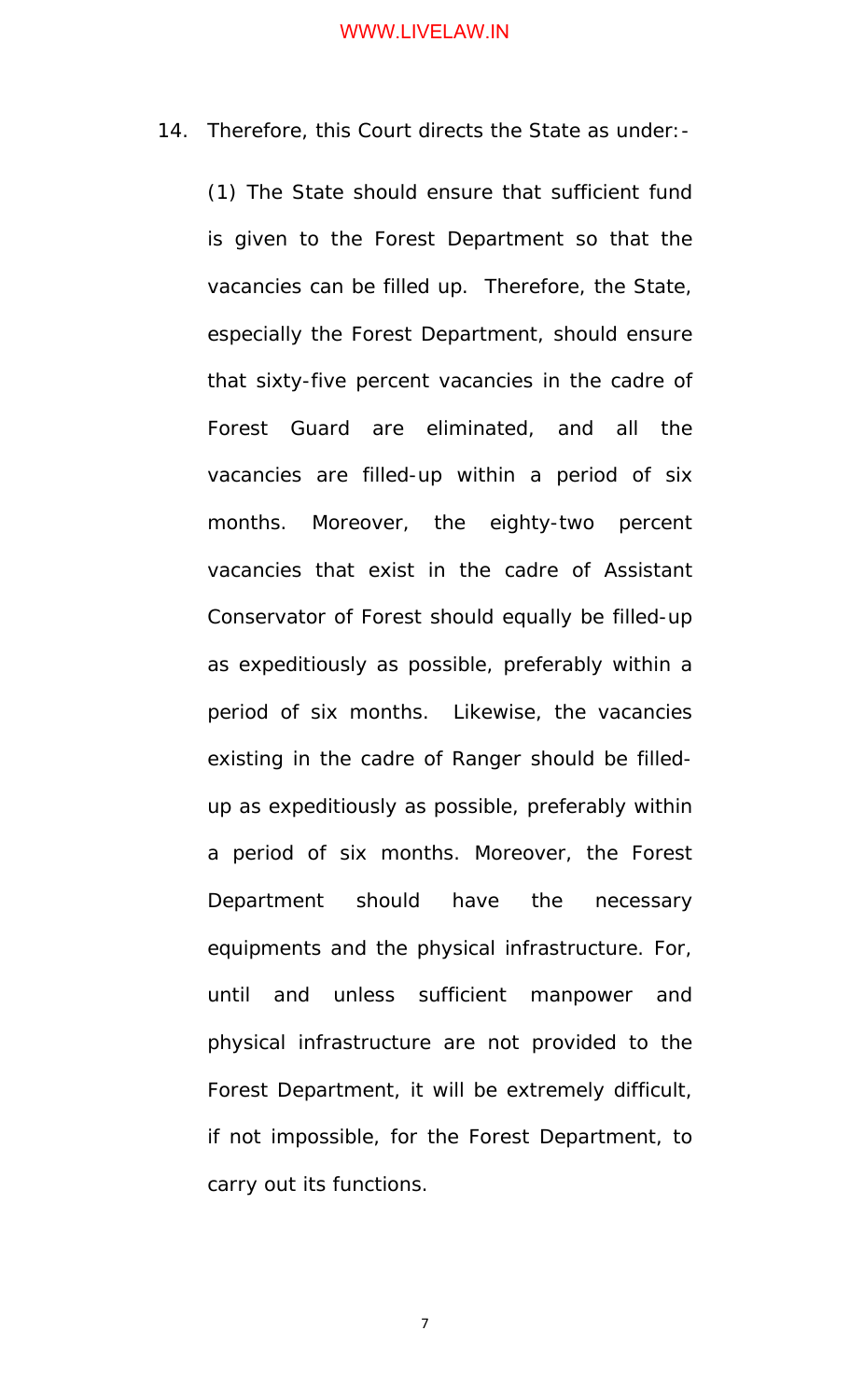(2) The State Government should also consider the possibility of equipping the State Disaster Response Force with all the necessary gadgets and equipment, which are necessary for fighting the forest fires. Therefore, the State should also deliberate whether it can equip the State Disaster Response Force with Helicopters and with other aerial equipment, which will permit the State Disaster Response Force to effectively deal with the forest fires. For, it is a common knowledge that once forest fires blaze out of control, it is easier to control the same from the air, than from the land.

(3) The State should also consider the possibility of creating artificial rain by cloudseeding. Of-course, this will have to be balanced with the distinct possibility that too much rain may also lead to land-slides, a phenomena to which the State is prone to.

(4) Since in the case of **Rajiv Dutta** (supra), the learned Tribunal has already issued effective directions to the State, the State is directed to implement the directions as expeditiously as